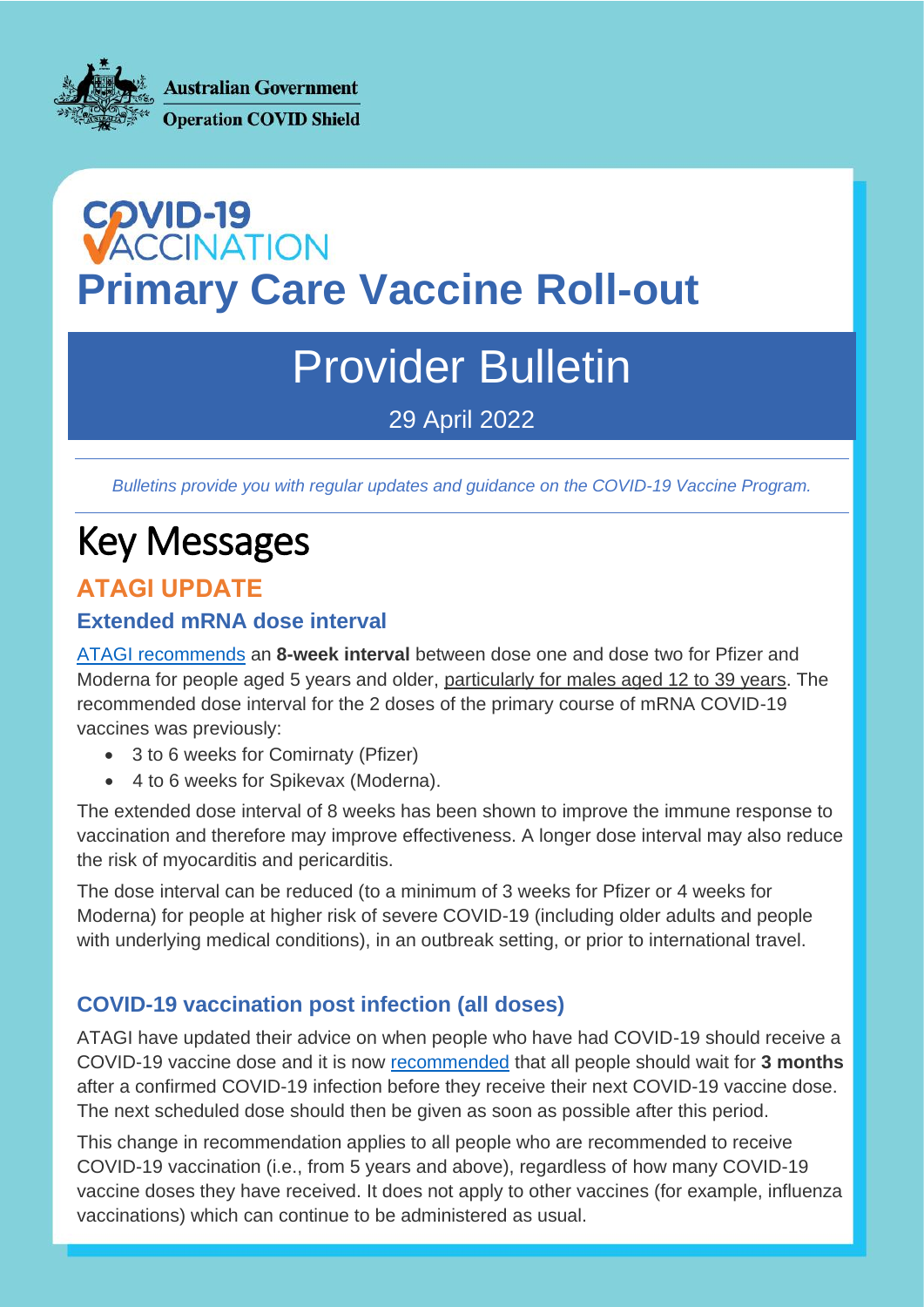## **WINTER DOSE FUNDING**

#### **Winter Dose Funding for In-Reach Services**

General practices are critical partners in the roll-out of the vaccination program, providing comprehensive immunisation coverage for their local populations. We encourage all practices to continue to support their local Residential Aged Care Facilities, Disability Support Services and Vulnerable populations to provide in-reach services to ensure eligible people received their winter dose of the COVID-19 vaccine. Your PHN can assist in any facilitation or coordination as needed.

Payments for the winter dose remain the same as for the administration of other booster doses. The attached **Factsheet** summarises the available payments.

## **PRACTICE INCENTIVES PROGRAM (PIP) IN-REACH REPORTING**

#### **Reporting arrangements for in-reach clinics**

Primary care providers are still required to fill in a **Clinic Summary Report** and have it signed by a representative of the facility when undertaking in-reach clinics. These reports allow the Taskforce to verify the claims for the PIP in-reach payments.

You should complete the Clinic Summary Report and scan/email it to your PHN. If necessary, the Clinic Summary Report can be completed retrospectively for clinics, i.e. if you forgot to fill out a form on the day of the in-reach clinic.

The PHN use these Clinic Summary Reports to report to the Department and they will be used to assist in confirming PIP in-reach payments which will be processed in July/August 2022 for the period November 2021 to June 2022.

The attached **Factsheet** and the **Clinic Summary Report** provide further explanation on the requirements.

### **REMINDERS**

#### **Novavax Expiry Date Changes**

The Therapeutic Goods Administration (TGA) approved a shelf-life of 6 months from the date of manufacture of **NUVAXOVID (Novavax)**, provided that approved storage conditions between 2°C to 8°C have been maintained.

Cartons and vials of Nuvaxovid were labelled with an expiry in the month/year format but continue to meet the TGA approved shelf life up to 6 months after the date of manufacture. This is reflected in the revised expiry date when expressed as a day/month/year.

The changed expiry date applies to the following batch number that has been distributed:

| <b>Batch</b>  | <b>Labelled Expiry</b> | Date of            | <b>Revised Expiry</b> |
|---------------|------------------------|--------------------|-----------------------|
| <b>Number</b> | Date                   | <b>Manufacture</b> | <b>Date</b>           |
| 4301MF004     | Apr 22                 | 22 Nov 2021        | 22 May 2022           |